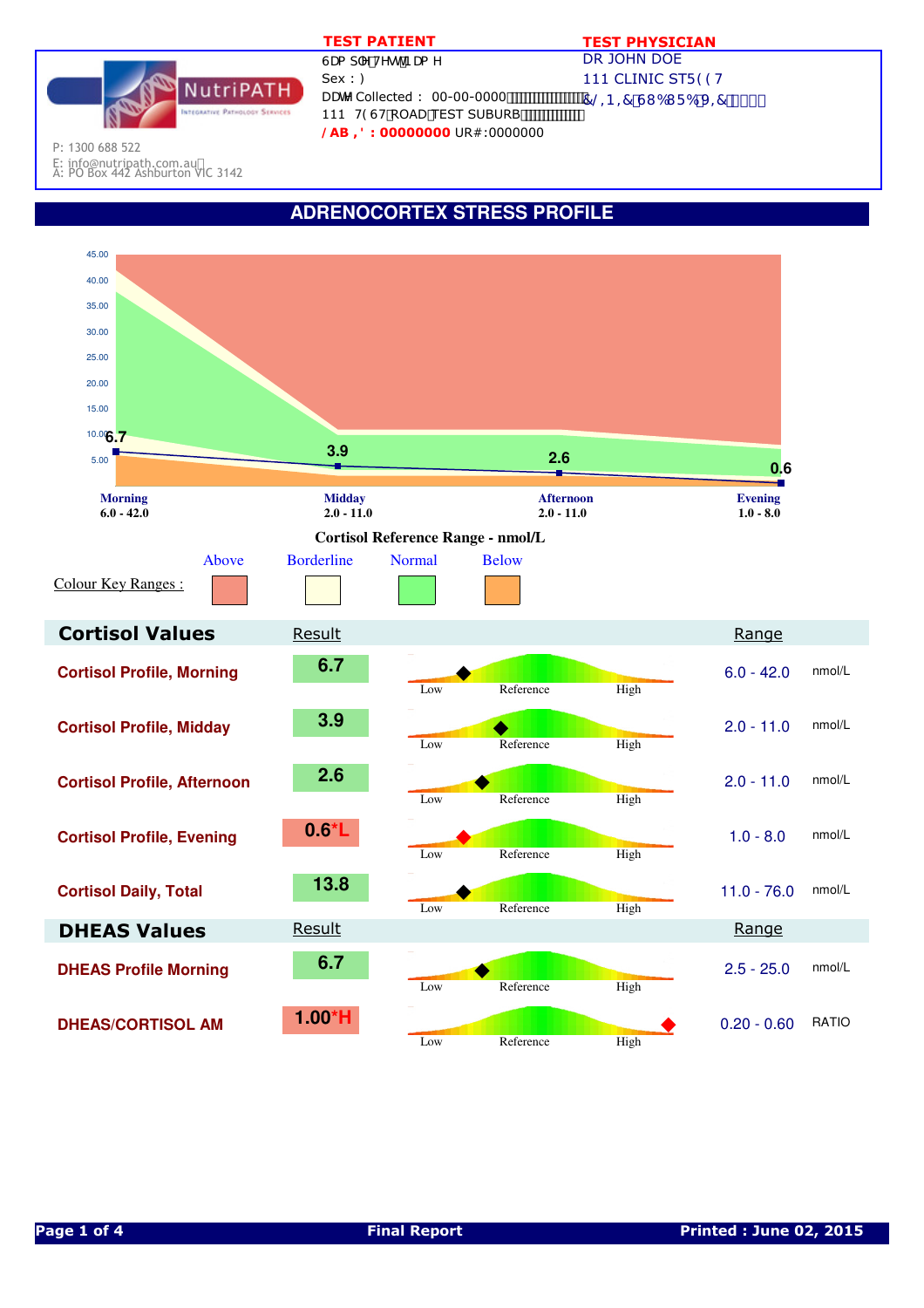

E: info@nutripath.com.au A: PO Box 442 Ashburton VIC 3142

P: 1300 688 522

DR JOHN DOE 111 CLINIC STF 99H  $7@ - B = 7 G1 61 F6 J = 7$  \$\$\$ GUa d'Y'HYgh'BUa Y  $Sex :$ DUHY Collected : 00-00-0000 ................ 111 H9GH ROAD TEST SUBURB **/AB ,': 00000000** UR#:0000000  **TEST PATIENT TEST PHYSICIAN**

# **Adrenocortex Stress Comments**

## **LOW MORNING SALIVA CORTISOL LEVEL:**

**Saliva morning cortisol level is below mean range and suggestive of adrenal insufficiency. This suggests a degree of adrenal hypofunction, maladaption/abnormal pacing with abnormal HPAA. If all four cortisol readings are also low, suspect adrenal fatigue. Suggest supplementation with DHEA and standard adrenal support.**

#### **LOW MIDDAY CORTISOL LEVEL:**

**Midday Cortisol level is below mean range and suggestive of adrenal insufficiency. This suggests suboptimal adrenal functioning, and if accompanied by low evening cortisol and low DHEA, suspect adrenal fatigue. Suggest supplementation with DHEA and standard adrenal support.**

#### **LOW LATE AFTERNOON CORTISOL LEVEL:**

**Late afternoon cortisol level is below mean range and suggestive of adrenal insufficiency. This suggests suboptimal adrenal functioning, and if accompanied by low evening cortisol and low DHEA, suspect adrenal fatigue. Suggest supplementation with DHEA and standard adrenal support.**

#### **LOW EVENING CORTISOL LEVEL:**

**Saliva evening cortisol levels should be lower than the mean of the range. If all 4 readings in the adrenal stress profile are low, suspect adrenal fatigue, otherwise maladaption.**

**LOW DHEAS LEVEL: Saliva DHEAs level is below the mean range and suggestive of the need for supplementation with 25mg of DHEA. If however, testosterone/androgens are elevated, consider 7 Keto form of DHEA. Maladaption if consistently elevated cortisol. Adrenal fatigue if morning and evening cortisol only elevated, or if all markers low.**

**SALIVA DHEAs/CORTISOL RATIO - HIGH An increase in DHEAs/Cortisol ratio, was found in patients suffering from panic disorders. Suspect: An abnormal physiological response to stress, with shifting of the steroidogenic pathway to DHEA at the expense of cortisol. Consider the following options: Lifestyle changes: Stress reduction: chronic stress can fatigue the adrenals Rest, exercise, prayer, meditation, relaxation exercises Dietary changes: Balance blood sugar: Lower calorie, high protein, high complex carbohydrate and high fiber diet Nutritional supplements: High-grade multivitamin and mineral. Additional Vitamin C, Vitamin B5, Vitamin B6, and zinc, as indicated Herbal Support\*: "Adaptogenic" herbs: American or Korean ginseng (Panax spp.), Siberian ginseng (Eleuthrococcus senticosus), Withania (Withania somnifera) Miscellaneous herbs: Licorice (Glycyrrhiza glabra) to prolong the half-life of cortisol, Sarsaparilla (Smilax spp.) is a cortisol precursor Glandular Support\*: Adrenal, pituitary, others as indicated Hormone replacement therapy\*: Cortisol, DHEA, pregnenolone, as indicated \*For herbal, glandular & hormone replacement therapy, it is important to preserve Page 2 of 4 Final Report Printed : June 02, 2015**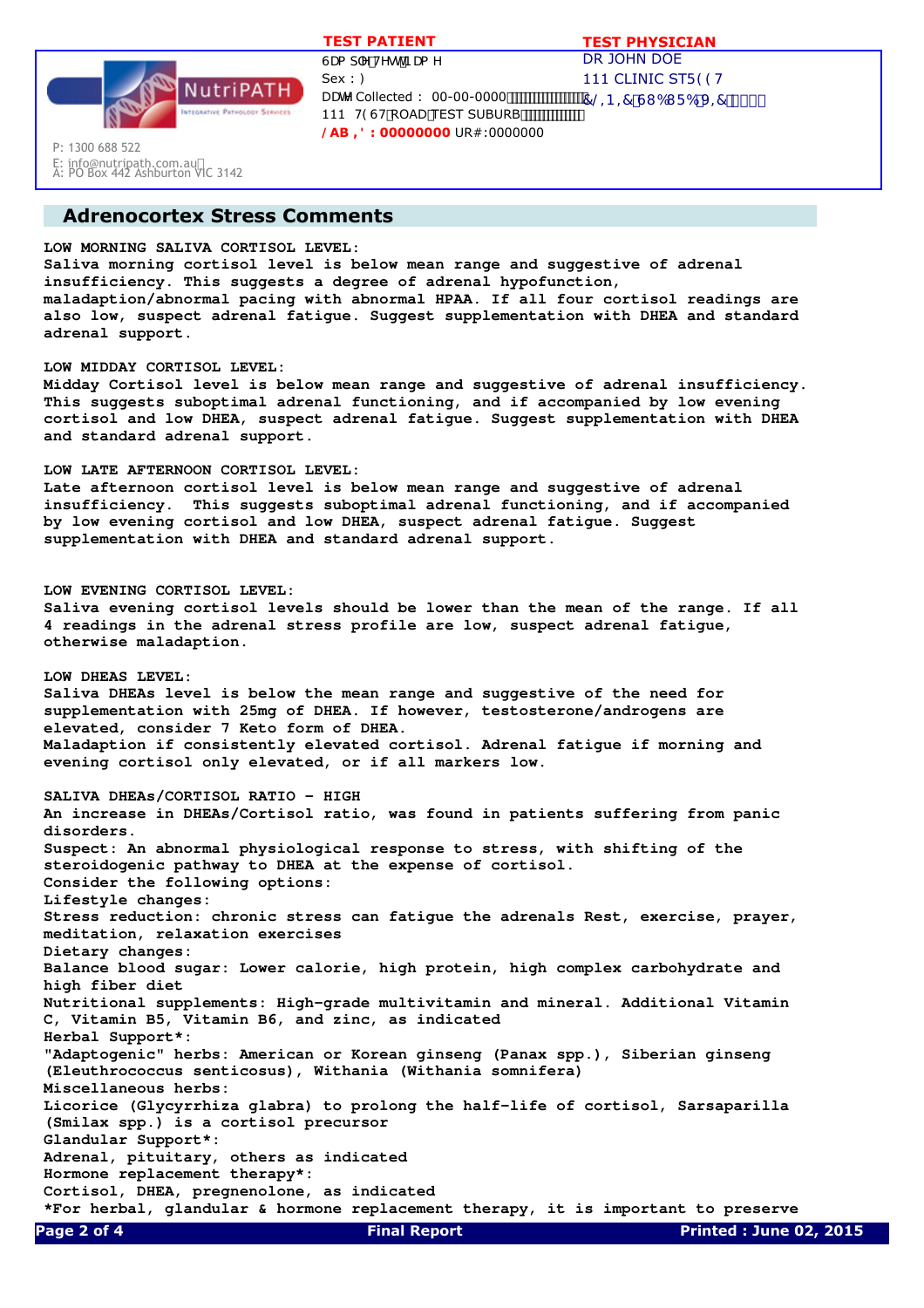|                                                                                 | <b>TEST PATIENT</b>                                                                             | <b>TEST PHYSICIAN</b>                       |
|---------------------------------------------------------------------------------|-------------------------------------------------------------------------------------------------|---------------------------------------------|
|                                                                                 | GUa d'Y HYgh BUa Y                                                                              | DR JOHN DOE                                 |
| <b>NutriPATH</b>                                                                | Sex : :                                                                                         | 111 CLINIC STF 99H                          |
| <b>INTEGRATIVE PATHOLOGY SERVICES</b>                                           | DUHY Collected: 00-00-0000<br>111 H9GH ROAD TEST SUBURB<br>$\Theta$ AB =8: 00000000 UR#:0000000 | $7@-B = 7$ GI 6I F 6 J = 7 $\degree$ \$\$\$ |
| P: 1300 688 522<br>E: info@nutripath.com.au<br>A: PO Box 442 Ashburton VIC 3142 |                                                                                                 |                                             |

**or restore circadian rhythm by dosing in morning. May give 1/3 to 1/2 of morning dose at noon. Dosing later than noon is not advised.**

**Consider measuring testosterone and/or estradiol levels and intervene if necessary.**

### **SALIVA DHEAS Ranges:**

|                 | Premenopausal, no oral contraceptives:   |  | $2.5 - 25$ $mmol/L$ |
|-----------------|------------------------------------------|--|---------------------|
|                 | Premenopausal, with oral contraceptives: |  | $2.0 - 8.0$ nmol/L  |
| Postmenopausal: |                                          |  | $< 6.5$ nmol/L      |